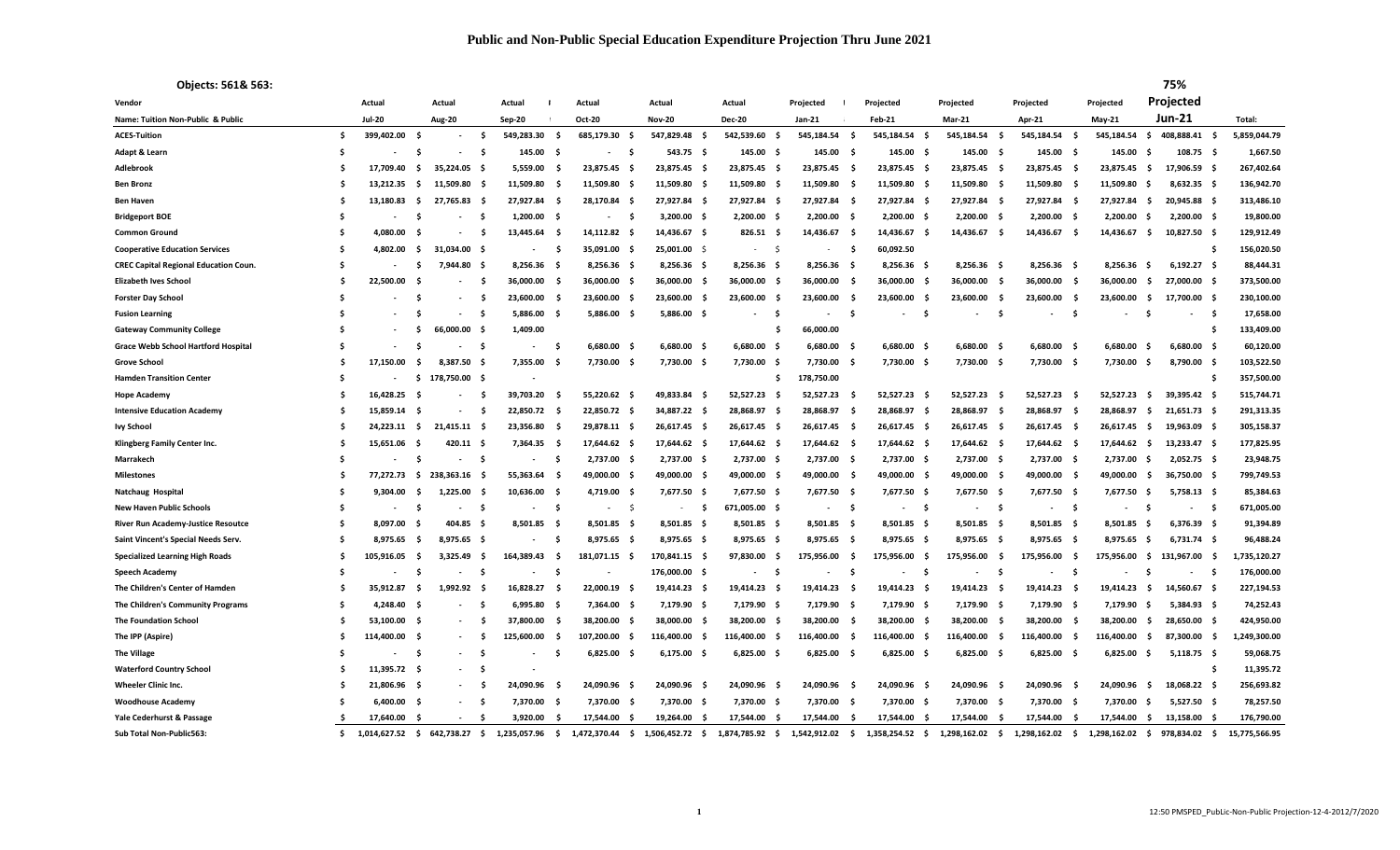| <b>Description:</b>                               |                |
|---------------------------------------------------|----------------|
| <b>Projected Expenditures Through</b>             | \$15,775,567   |
| <b>Deduct Excess Cost 75%:</b>                    | (2, 110, 158)  |
| Subtotal:                                         | \$13,665,409   |
| <b>Deduct Total Public and Non-Public Budget:</b> | (12, 318, 076) |
| <b>Projected Deficit:</b>                         | 1.347.333      |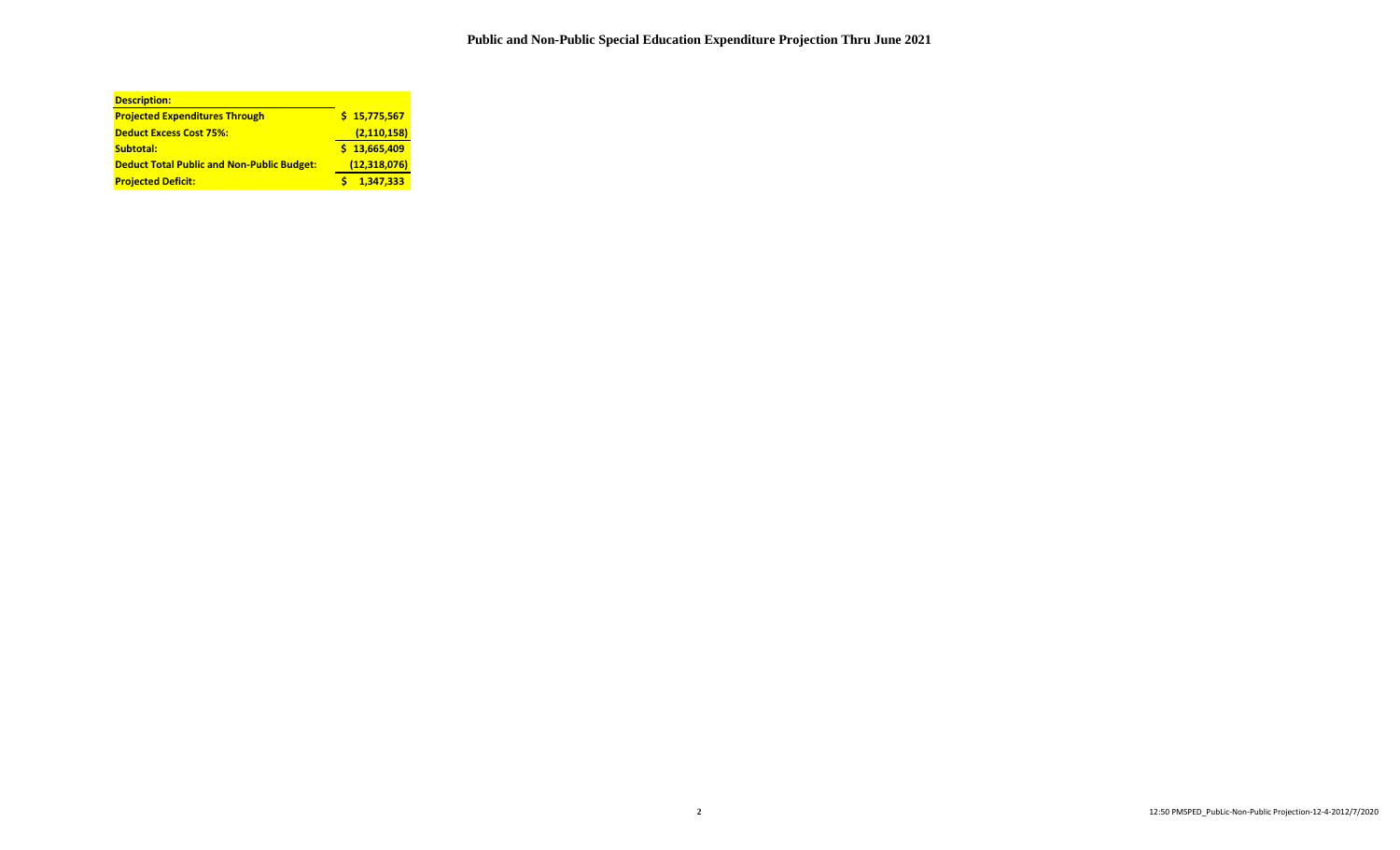## **Estimated Year End Costs including Sedac G Reimbursement** 12/2/2020

|                                                  | <b>Public (561)</b> | Non Public (563) |
|--------------------------------------------------|---------------------|------------------|
| Appropriation (SY 20/21)                         | 6,350,362           | 5,967,714        |
| Projection (as of 12/2/2020)                     | 7,414,414           | 8,769,815        |
| <b>Projected Year-End Cost</b>                   | $-1,064,052$        | $-2,802,101$     |
|                                                  |                     |                  |
| Appropriation Total (Public & Non Public)        |                     | 12,318,076       |
| Projection Total (as of 12/2/2020)               |                     | 16,184,229       |
| Projected Year End Deficit (Public & Non Public) |                     | $-3,866,153$     |
|                                                  |                     |                  |
| <b>Projected Reimbursement</b>                   | <b>DCF</b>          | 625,186          |
| for 2020-2021                                    | <b>Excess Cost</b>  | 2,265,442        |
|                                                  |                     | 2,890,628        |
| Projected State Reimbursement @ 73%              |                     | 2,110,158        |
| Projected Deficit as of 12/2/2020                |                     |                  |
| Projected State Reimbursement @ 75%              |                     | $-3,866,153$     |
|                                                  |                     | 2,110,158        |
|                                                  | Total               | $-1,755,995$     |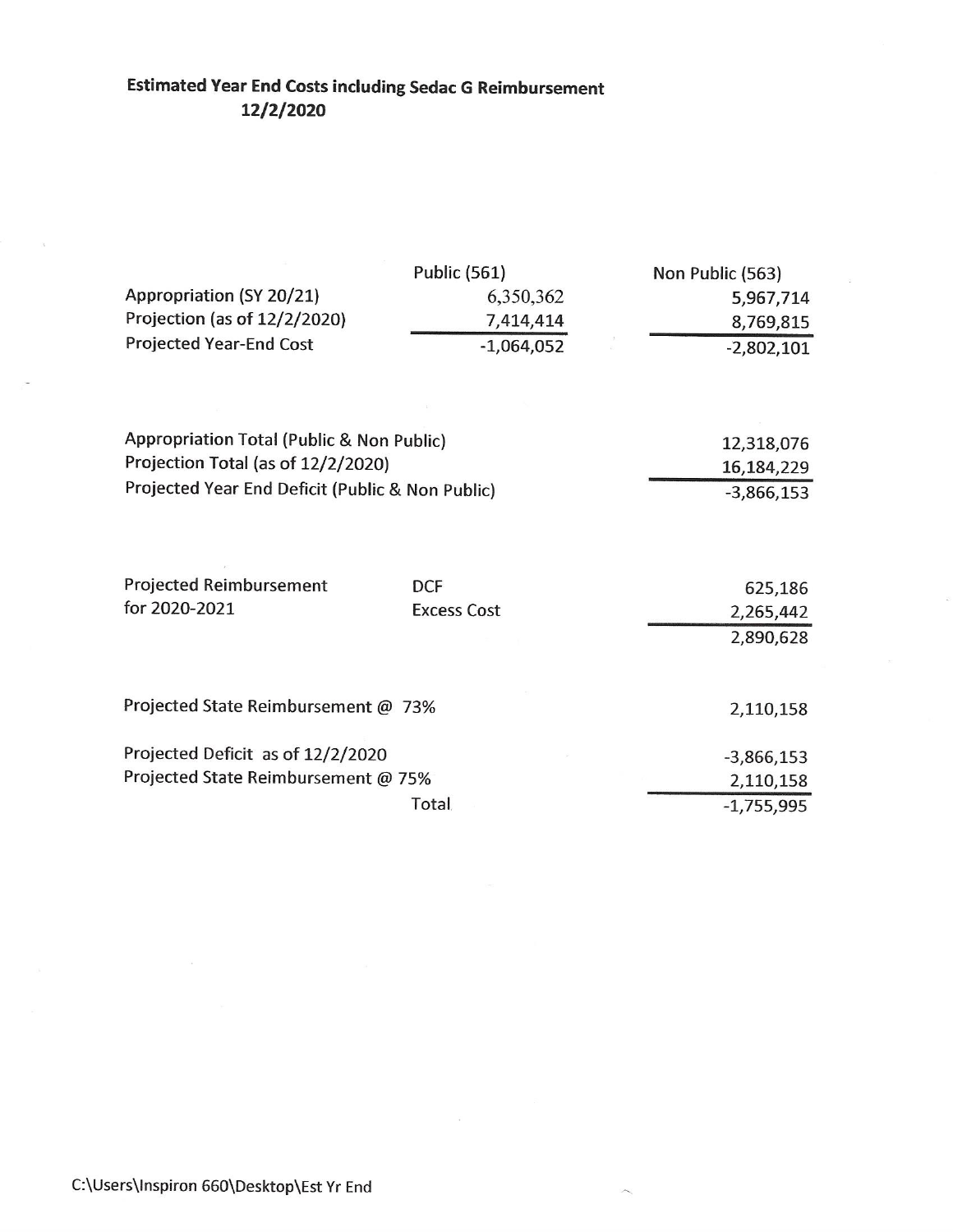### **HAMDEN PUBLIC SCHOOLS MONTHLY Financial Report November 30, 2020 Theoretical Expenditure Rate: 42 %**

| 2017-2018        | 2018-2019         | 2019-2020         |        |                                      | 2020-2021      |           | 2020-2021       |                   | 2020-2021           | 2020-2021        |            |                      |                   |                  | <b>Balance</b> |
|------------------|-------------------|-------------------|--------|--------------------------------------|----------------|-----------|-----------------|-------------------|---------------------|------------------|------------|----------------------|-------------------|------------------|----------------|
| Year-End         | Year-End          | Year-End          | Object |                                      | <b>ADOPTED</b> |           | <b>ADJUSTED</b> | <b>BUDGET</b>     | <b>ENCUMBERED</b>   | <b>EXPENDED</b>  | <b>YTD</b> | <b>ESTIMATED</b>     | <b>PROJECTED</b>  | <b>BALANCE</b>   | Available      |
| Expense          | <b>Expense</b>    | Expense           | Code   | <b>Descriptions</b>                  | <b>BUDGET</b>  |           | <b>BUDGET</b>   | <b>ADJUSTMENT</b> | <b>TO DATE</b>      | <b>TO DATE</b>   | %          | <b>ADJUSTMENTS</b>   | <b>TO EOY</b>     | <b>AVAILABLE</b> | $\%$           |
| 1,528,800        | 1,969,551         | 1,896,185         |        | 111 CENTRAL OFFICE SALARIES          |                | 1,955,944 | 1,955,944       |                   | 1,127,068           | 828,876          | 42%        |                      | 1,955,944         | $\Omega$         | 0.0%           |
| 1,683,937        | 1,745,909         | 1,788,853         |        | 112 DIRECTORS SALARIES               |                | 1,804,519 | 1,804,519       |                   | 1,022,228           | 782,291          | 43%        |                      | 1,804,519         | $\mathbf 0$      | 0.0%           |
| 2,255,889        | 2,146,067         | 2,212,292         |        | <b>113 PRINCIPAL SALARIES</b>        |                | 2,224,525 | 2,224,525       |                   | 1,308,478           | 916,047          | 41%        |                      | 2,224,525         | (0)              | 0.0%           |
| 38,077,763       | 38,431,279        | 38,374,778        |        | 114 TEACHER SALARIES                 | 39,947,637     |           | 39,947,637      |                   | 27,665,969          | 12,281,668       | 31%        |                      | 39,947,637        | (0)              | 0.0%           |
| 1,127,569        | 1,086,622         | 1,091,918         |        | 115 SUBSTITUTES SALARIES             |                | 1,027,057 | 1,027,057       |                   | 624,771             | 402,286          | 39%        |                      | 1,027,057         | (0)              | 0.0%           |
| 292,507          | 7,049             | 205,900           |        | <b>116 TUTOR SALARIES</b>            |                | 205,900   | 205,900         |                   | 104,194             | 101,706          | 49%        |                      | 205,900           | (0)              | 0.0%           |
| 469,000          | 461,080           | 479,370           |        | 117 COACHES / CLUBS / STIPENDS       |                | 469,638   | 469,638         |                   | 469,638             |                  | 0%         |                      | 469,638           | $\sim$           | 0.0%           |
| 141,413          | 82,186            | 100,000           |        | 118 HOMEBOUND TUTORS                 |                | 100,000   | 100,000         |                   | 93,605              | 6,395            | 6%         |                      | 100,000           |                  | 0.0%           |
| 928,973          | 997,823           | 1,179,362         |        | <b>119 SCHOOL NURSE SALARIES</b>     |                | 1,116,739 | 1,116,739       |                   | 826,211             | 290,528          | 26%        |                      | 1,116,739         | (0)              | 0.0%           |
| 216,785          | 277,862           | 291,749           |        | 121 ADULT ED INSTRUCTORS             |                | 267,584   | 267,584         |                   | 182,601             | 84,983           | 32%        |                      | 267,584           | (0)              | 0.0%           |
| 2,110,781        | 2,184,814         | 2,385,350         |        | 122 CLERICAL SALARIES                |                | 2,284,906 | 2,284,906       |                   | 1,441,034           | 843,872          | 37%        |                      | 2,284,906         | (0)              | 0.0%           |
| 2,917,760        | 3,367,451         | 3,522,403         |        | <b>123 AIDE SALARIES</b>             |                | 4,005,156 | 4,005,156       |                   | 3,020,533           | 984,623          | 25%        |                      | 4,005,156         | $\Omega$         | 0.0%           |
| 2,857,235        | 2,925,129         | 2,921,006         |        | 124 CUSTODIAN SALARIES               |                | 2,972,805 | 2,972,805       |                   | 1,776,401           | 1,196,404        | 40%        |                      | 2,972,805         | $\mathbf 0$      | 0.0%           |
| 697,438          | 620,167           | 739,104           |        | 125 MAINTENANCE SALARIES             |                | 661,609   | 661,609         |                   | 428,398             | 233,211          | 35%        |                      | 661,609           | $\Omega$         | 0.0%           |
|                  | 52,668            | 126,420           |        | 127 STUDENT SUPPORT SALARIES         |                | 46,420    | 46,420          |                   | 36,013              | 10,407           | 22%        |                      | 46,420            |                  | 0.0%           |
| 233,475          | 239,320           | 146,578           |        | 128 LUNCH AIDE SALARIES              |                | 146,578   | 146,578         |                   | 111,124             | 35,454           | 24%        |                      | 146,578           |                  | 0.0%           |
|                  |                   |                   |        | 133 SCHOOL CLIMATE ADVISORS          |                | 50,000    | 50,000          |                   | 40,476              | 9,524            | 19%        |                      | 50,000            | $\mathbf 0$      | 0.0%           |
|                  |                   | 35,875            |        | 136 ATHLETIC TRAINER SALARY          |                | 37,599    | 37,599          |                   | 22,042              | 15,557           | 41%        |                      | 37,599            | $\Omega$         | 0.0%           |
|                  |                   | 33,552            | 137    | <b>CRISIS INTERVENTIONIST SALARY</b> |                | 34,302    | 34,302          |                   | 25,619              | 8,683            | 25%        |                      | 34,302            | $\Omega$         | 0.0%           |
| 407,389          | 432,808           | 435,983           | 140    | SECURITY / RESIDENCY / ATTENDANCE    |                | 446,671   | 446,671         |                   | 338,860             | 107,811          | 24%        |                      | 446,671           | (0)              | 0.0%           |
|                  |                   | 146,381           |        | 145 RESERVE FOR NEGOTIATIONS         |                | 150,000   | 150,000         |                   | 150.000             |                  | 0%         |                      | 150,000           |                  | 0.0%           |
| 55,946,714       | 57,027,785<br>\$. | 58,113,060<br>Ŝ.  |        | <b>TOTAL SALARIES</b>                | 59,955,589     |           | 59,955,589      | $\sim$            | ll \$<br>40,815,262 | 19,140,327<br>Ŝ. |            | $\sim$               | l\$<br>59,955,589 | (0)              | 0.0%           |
| 100.0%           | 1.9%              | 1.9%              |        |                                      |                | 3.2%      | 3.2%            |                   | 68.1%               | 31.9%            |            | 0.0%                 | 100.0%            | 0.0%             |                |
|                  |                   |                   |        |                                      |                |           |                 |                   |                     |                  |            |                      |                   |                  |                |
| 199,832          | 219,699           | 230,000           | 215    | <b>LIFE INSURANCE</b>                |                | 230,000   | 230,000         |                   | 141,370             | 88,630           | 39%        |                      | 230,000           | ×.               | 0.0%           |
| 15,561           | 3,849             | 29,000            | 217    | OTHER INSURANCE/BENEFIT              |                | 29,725    | 29,725          |                   |                     | 22,551           | 76%        | 7,174                | 29,725            |                  | 0.0%           |
| 672,978          | 747,469           | 821,672           | 220    | <b>FICA ER EXPENSE</b>               |                | 821,672   | 821,672         |                   |                     | 285,527          | 35%        | 536,145              | 821,672           | (0)              | 0.0%           |
| 763,989          | 873,797           | 807,877           | 226    | <b>MEDICARE ER EXPENSE</b>           |                | 807,877   | 807,877         |                   |                     | 285,994          | 35%        | 521,883              | 807,877           |                  | 0.0%           |
| 24,973           | 32,521            | 35,000            | 240    | <b>CLOTHING ALLOWANCE</b>            |                | 35,000    | 35,000          |                   |                     | 12,455           | 36%        | 22,545               | 35,000            |                  | 0.0%           |
| 1,320            | 1,540             | 3,220             | 245    | <b>PROFESSIONAL LICENSES</b>         |                | 2,770     | 2,770           |                   |                     | 110              | 4%         | 2,660                | 2,770             |                  | 0.0%           |
| 73,039           | 65,798            | 150,000           | 250    | UNEMPLOYMENT COMP.                   |                | 150,000   | 150,000         |                   |                     | 2,085            | 1%         | 147,915              | 150,000           |                  | 0.0%           |
| 124,100          | 130,001           | 371,669           | 270    | ANNUITIES/DEF.BENEFIT PLANS          |                | 375,000   | 375,000         |                   |                     | 296,068          | 79%        | 78.932               | 375,000           | $\Omega$         | 0.0%           |
| 1,875,792        | 2,074,674         | 2,448,438         |        | <b>TOTAL BENEFITS</b>                |                | 2,452,044 | 2,452,044       | $\sim$            | ll s<br>141,370     | 993,420          |            | $1,317,255$ \$       | 2,452,044         | (0)              | 0.0%           |
| 100.0%           | 10.6%             | 18.0%             |        |                                      |                | 0.1%      | 0.1%            |                   | 5.8%                | 40.5%            |            | 53.7%                | 100.0%            | 0.0%             |                |
|                  |                   |                   |        |                                      |                |           |                 |                   |                     |                  |            |                      |                   |                  |                |
| 40,117           | 35,225            | 103,000           | 320    | PROFESSIONAL DEVELOPMENT             |                | 33,000    | 33,000          |                   |                     | 18,739           | 57%        | 14,261               | 33,000            |                  | 0.0%           |
| 16,397           | 10,740            | 50,000            | 325    | <b>CURRICULUM DEVELOPMENT</b>        |                | 50,000    | 50,000          |                   |                     | 1,575            | 3%         | 48,425               | 50,000            |                  | 0.0%           |
| 1,078,189        | 1,225,394         | 1,315,791         | 330    | PROFESSIONAL SERVICES                |                | 1,315,791 | 1,315,791       |                   | 45,895              | 350,511          | 27%        | 919,386              | 1,315,791         | (0)              | 0.0%           |
| 73,724           | 78,525            | 95,000            | 340    | <b>TECHNICAL SERVICES</b>            |                | 95,000    | 95,000          |                   |                     | 3,260            | 3%         | 91,740               | 95,000            | $\Omega$         | 0.0%           |
| ۱\$<br>1,208,426 | 1,349,883<br>\$   | 1,563,791<br>l \$ |        | <b>TOTAL PROFESSIONAL SERVICES</b>   | \$             | 1,493,791 | 1,493,791       | $\sim$            | ll S<br>$45,895$ \$ | 374,086          |            | $1,073,811$ \$<br>-Ś | $1,493,791$ \$    | (0)              | 0.0%           |
| 100.0%           | 11.7%             | 15.8%             |        |                                      |                | $-4.5%$   | $-4.5%$         |                   | 3.1%                | 25.0%            |            | 71.9%                | 100.0%            | 0.0%             |                |
|                  |                   |                   |        |                                      |                |           |                 |                   |                     |                  |            |                      |                   |                  |                |
| 258,295          | 420,941           | 313,500           | 400    | <b>PROPERTY SERVICES</b>             |                | 421,000   | 421,000         |                   | 28,576              | 419,671          | 100%       | (27, 247)            | 421,000           |                  | 0.0%           |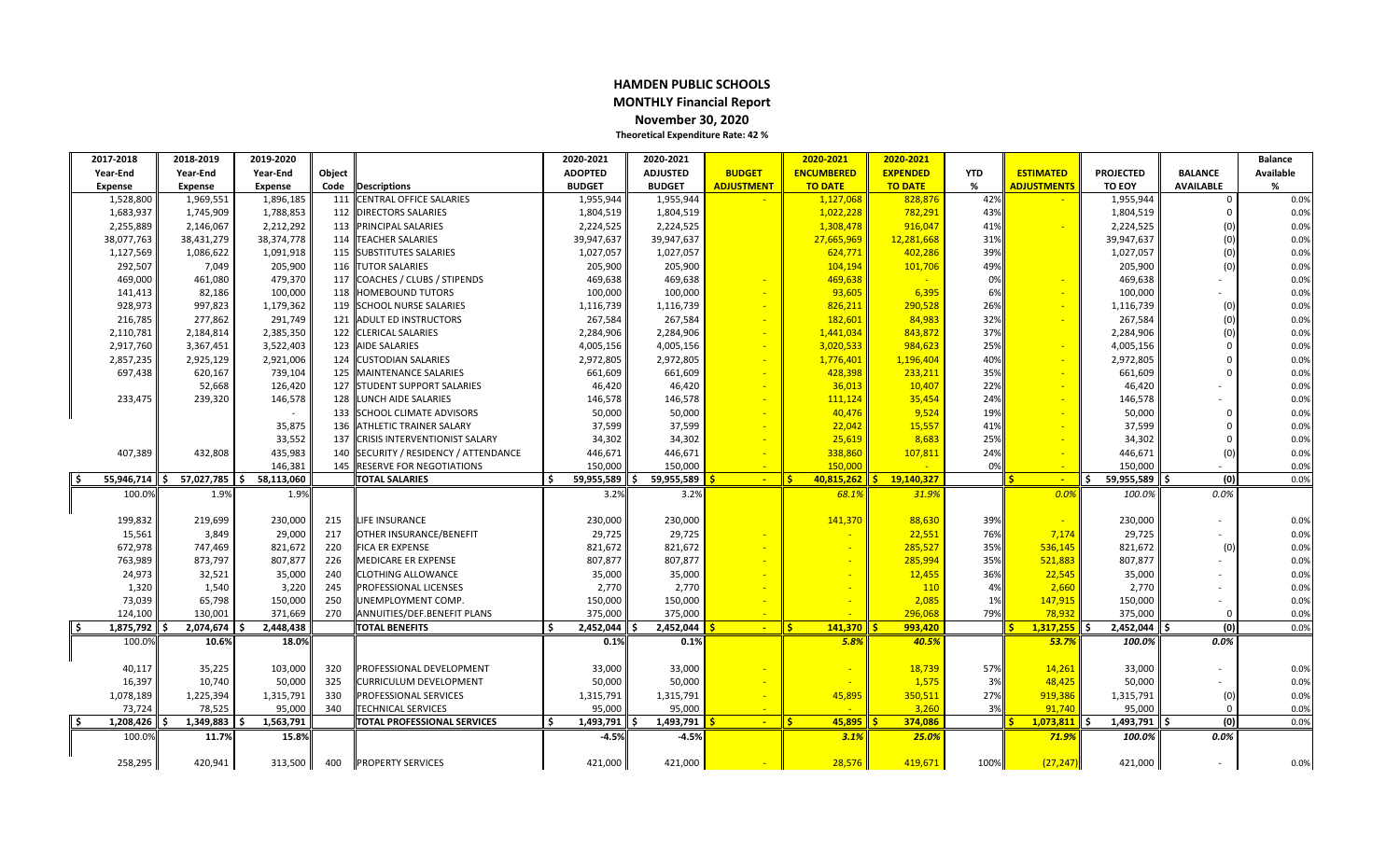### **HAMDEN PUBLIC SCHOOLS MONTHLY Financial Report November 30, 2020 Theoretical Expenditure Rate: 42 %**

| 2017-2018      | 2018-2019         | 2019-2020          |        |                                    | 2020-2021        | 2020-2021       |                   | 2020-2021                | 2020-2021       |            |                       |                   |                   | <b>Balance</b> |
|----------------|-------------------|--------------------|--------|------------------------------------|------------------|-----------------|-------------------|--------------------------|-----------------|------------|-----------------------|-------------------|-------------------|----------------|
| Year-End       | Year-End          | Year-End           | Object |                                    | <b>ADOPTED</b>   | <b>ADJUSTED</b> | <b>BUDGET</b>     | <b>ENCUMBERED</b>        | <b>EXPENDED</b> | <b>YTD</b> | <b>ESTIMATED</b>      | <b>PROJECTED</b>  | <b>BALANCE</b>    | Available      |
| <b>Expense</b> | <b>Expense</b>    | <b>Expense</b>     | Code   | <b>Descriptions</b>                | <b>BUDGET</b>    | <b>BUDGET</b>   | <b>ADJUSTMENT</b> | <b>TO DATE</b>           | <b>TO DATE</b>  | %          | <b>ADJUSTMENTS</b>    | <b>TO EOY</b>     | <b>AVAILABLE</b>  | %              |
| 73,009         | 65,434            | 78,000             | 411    | WATER                              | 78,000           | 78,000          |                   | 262                      | 27,620          | 35%        | 50,118                | 78,000            |                   | 0.0%           |
| 40,595         | 102,604           | 150,000            | 431    | REPAIR & MAINTEN. - EQUIP          | 150,000          | 150,000         |                   | 27,404                   | 188,554         | 126%       | (65, 958)             | 150,000           |                   | 0.0%           |
| 407,334        | 367,268           | 412,000            | 432    | REPAIR & MAINTEN.-BLDGS            | 450,000          | 450,000         |                   | 102,470                  | 236,250         | 53%        | 111,280               | 450,000           |                   | 0.0%           |
| 14,585         | 10,386            | 20,000             | 435    | SAFETY - BUILDINGS                 | 20,000           | 20,000          |                   | 4,021                    | 64,481          | 322%       | (48, 501)             | 20,000            |                   | 0.0%           |
| 447,709        | 312,665           | 215,000            | 442    | LEASE OF EQUIPMENT                 | 215,000          | 215,000         |                   | 136,315                  | 52,091          | 24%        | 26,593                | 215,000           |                   | 0.0%           |
| 1,241,527      | 1,279,298         | 1,188,500<br>- 4   |        | <b>TOTAL PLANT SERVICES</b>        | \$.<br>1,334,000 | 1,334,000       | $\sim$            | ll s<br>299.048          | 988.667         |            | 46.285                | ll S<br>1,334,000 | $\sim$            | 0.0%           |
| 100.0%         | 3.0%              | $-7.1%$            |        |                                    | 12.2%            | 12.2%           |                   | 22.4%                    | 74.1%           |            | 3.5%                  | 100.0%            | $0.0\%$           |                |
|                |                   |                    |        |                                    |                  |                 |                   |                          |                 |            |                       |                   |                   |                |
| 3,092,341      | 2,835,868         | 3,110,712          | 510    | <b>TRANSPORTATION - PUBLIC</b>     | 3,180,961        | 3,180,961       |                   |                          | 915,676         | 29%        | 2,265,285             | 3,180,961         | $\Omega$          | 0.0%           |
| 1,249,703      | 1,402,742         | 950,917            | 511    | TRANSPORTATION - NON PUBLIC        | 974,690          | 974,690         |                   | $\sim$                   | 165,141         | 17%        | 809,549               | 974,690           |                   | 0.0%           |
| 1,476,394      | 1,515,662         | 1,647,130          | 512    | <b>TRANSPORTATION - SPECIAL ED</b> | 1,729,487        | 1,729,487       |                   |                          | 236,890         | 14%        | 1,492,597             | 1,729,487         |                   | 0.0%           |
| 1,658,647      | 2,009,816         | 1,466,496          | 513    | SP.ED. AIDES, MID-DAY TRANS        | 1,527,075        | 1,527,075       |                   | 99,145                   | 365,666         | 24%        | 1,062,264             | 1,527,075         | (0)               | 0.0%           |
| 121,654        | 123,523           | 191,483            | 518    | TRANSPORTATION - ATHLETICS         | 183,649          | 183,649         |                   |                          | 7,121           | 4%         | 176,528               | 183,649           | (0)               | 0.0%           |
| 741,777        | 692,974           | 806,444            | 521    | LIABILITY INSURANCE                | 830,637          | 830,637         |                   |                          | 201,274         | 24%        | 629,364               | 830,637           |                   | 0.0%           |
| 226,167        | 196,126           | 205,260            | 531    | <b>TELEPHONE</b>                   | 199,260          | 199,260         |                   | 2,339                    | 96,646          | 49%        | 100,275               | 199,260           |                   | 0.0%           |
| 47,533         | 55,674            | 62,800             | 532    | POSTAGE                            | 56,800           | 56,800          |                   |                          | 4,755           | 8%         | 52,045                | 56,800            |                   | 0.0%           |
| 464            | 3,543             | 4,000              | 540    | ADVERTISING                        | 4,000            | 4,000           |                   | $\overline{\phantom{a}}$ |                 | 0%         | 4,000                 | 4,000             |                   | 0.0%           |
| 75,719         | 57,370            | 75,000             | 550    | PRINTING                           | 75,000           | 75,000          |                   |                          | 6,396           | 9%         | 68,604                | 75,000            | $\overline{0}$    | 0.0%           |
| 7,591,436      | 8,038,035         | 8,064,846          | 561    | TUITION-PUBLIC                     | 8,019,462        | 8,019,462       |                   | 199,525                  | 1,640,332       | 20%        | 6,179,604             | 8,019,462         | $\Omega$          | 0.0%           |
| 4,085,885      | 5,439,402         | 5,022,722          | 563    | TUITION-NON-PUBLIC                 | 5,967,714        | 5,967,714       |                   | 259,482                  | 4,573,053       | 77%        | 2,535,179             | 7,367,714         | (1,400,000)       | $-23.5%$       |
| 57,227         | 32,387            | 5,000              | 565    | ADVANCED/ALTERNATIVE ED            | 5,000            | 5,000           |                   |                          | 480             | 10%        | 4,520                 | 5,000             |                   | 0.0%           |
| 50,434         | 51,253            | 52,475             | 581    | <b>STAFF TRAVEL</b>                | 18,475           | 18,475          |                   |                          | 3,943           | 21%        | 14,532                | 18,475            |                   | 0.0%           |
| 8,962          | 11,207            | 41,250             | 582    | <b>STAFF CONFERENCES</b>           | 41,250           | 41,250          |                   |                          | 25              | 0%         | 41,225                | 41,250            |                   | 0.0%           |
| 200,196        | 51,616            | 124,821            | 590    | <b>STUDENT ACTIVITIES</b>          | 169,821          | 169,821         |                   | 455                      | 3,305           | 2%         | 166,062               | 169,821           | (0)               | 0.0%           |
|                | 121.417           | 125.000            | 592    | <b>EXTENDED SCHOOL YEAR</b>        | 125.000          | 125.000         |                   | $\sim$                   | 178.112         | 142%       | (53.112)              | 125.000           |                   | 0.0%           |
| 20,684,538     | 22,638,615<br>\$. | 21,956,356<br>l \$ |        | TOTAL PURCHASE SERVICES            | 23,108,281<br>Ś. | 23,108,281      | $\sim$            | 560,946<br>ll s          | 8,398,814       |            | $15,548,521$ \$<br>S. | 24,508,281        | (1,400,000)<br>\$ | $-6.1%$        |
| 100.0%         | 9.4%              | $-3.0%$            |        |                                    | 5.2%             | 5.2%            |                   | 2.4%                     | 36.3%           |            | 67.3%                 | 106.1%            | $-6.1%$           |                |
|                |                   |                    |        |                                    |                  |                 |                   |                          |                 |            |                       |                   |                   |                |
| 365,962        | 351,070           | 466,206            | 611    | <b>INSTRUCTIONAL SUPPLIES</b>      | 376,206          | 376,206         |                   | 34,026                   | 235,998         | 63%        | 106,182               | 376,206           | (0)               | 0.0%           |
| 205,380        | 174,648           | 215,000            | 612    | <b>MAINTENANCE SUPPLIES</b>        | 206,000          | 206,000         |                   | 39,040                   | 229,032         | 111%       | (62,072)              | 206,000           | (0)               | 0.0%           |
| 90,659         | 39,780            | 82,000             | 613    | OTHER SUPPLIES/MATERIALS           | 82,000           | 82,000          |                   | 7,428                    | 22,170          | 27%        | 52,402                | 82,000            | $\Omega$          | 0.0%           |
|                |                   | 23,000             | 617    | <b>ATHLETIC UNIFORMS</b>           | 23,000           | 23,000          |                   |                          |                 |            | 23,000                | 23,000            |                   |                |
| 650,601        | 485,718           | 670,094            | 621    | <b>NATURAL GAS</b>                 | 636,457          | 636,457         |                   |                          |                 |            | 636,457               | 636,457           |                   |                |
| 1,716,028      | 1,568,835         | 1,763,825          | 622    | <b>ELECTRICITY</b>                 | 1,807,579        | 1,807,579       |                   | 3,140                    | 761,584         |            | 1,042,855             | 1,807,579         | $\overline{0}$    |                |
| 60,309         | 79,543            | 83,099             | 623    | <b>SEWER USE FEES</b>              | 83,099           | 83,099          |                   | 13,566                   | 18,841          | 23%        | 50,692                | 83,099            | (0)               | 0.0%           |
| 1,033          | 133,849           | 184,000            | 641    | <b>TEXTBOOKS</b>                   | 134,000          | 134,000         |                   | 8,692                    | 23,977          | 18%        | 101,331               | 134,000           | $\overline{0}$    | 0.0%           |
| 63,346         | 69,824            | 92,550             | 642    | <b>IBRARY BOOKS</b>                | 77,550           | 77,550          |                   |                          | 353             | 0%         | 77,197                | 77,550            | $\Omega$          | 0.0%           |
| 1,817          | 2,324             | 5,000              | 643    | <b>PERIODICALS</b>                 | 5,000            | 5,000           |                   |                          | 609             | 12%        | 4,391                 | 5,000             |                   | 0.0%           |
| 95,024         | 85,825            | 148,436            | 644    | <b>INSTRUCTIONAL SOFTWARE</b>      | 148,436          | 148,436         |                   | 1,913                    | 146,560         | 99%        | (37)                  | 148,436           | $\Omega$          | 0.0%           |
| 114,119        | 127,453           | 208,095            | 645    | NON-INSTRUCTIONAL SOFTWARE         | 188,095          | 188,095         |                   | 23.705                   | 168,813         | 90%        | (4, 423)              | 188,095           | $\sqrt{ }$        | 0.0%           |
| 3,364,279      | 3,118,869<br>S.   | 3,941,305<br>\$    |        | TOTAL SUPPLIES AND MTLS.           | Ś.<br>3,767,422  | 3,767,422<br>\$ | $\sim$            | l's<br>131,510           | 1,607,936       |            | $2,027,975$ \$        | 3,767,422         | $\Omega$<br>ς.    | 0.0%           |
| 100.0%         | $-7.3%$           | 26.4%              |        |                                    | $-4.4%$          | -4.4%           |                   | 3.5%                     | 42.7%           |            | 53.8%                 | 100.0%            | 0.0%              |                |
|                |                   |                    |        |                                    |                  |                 |                   |                          |                 |            |                       |                   |                   |                |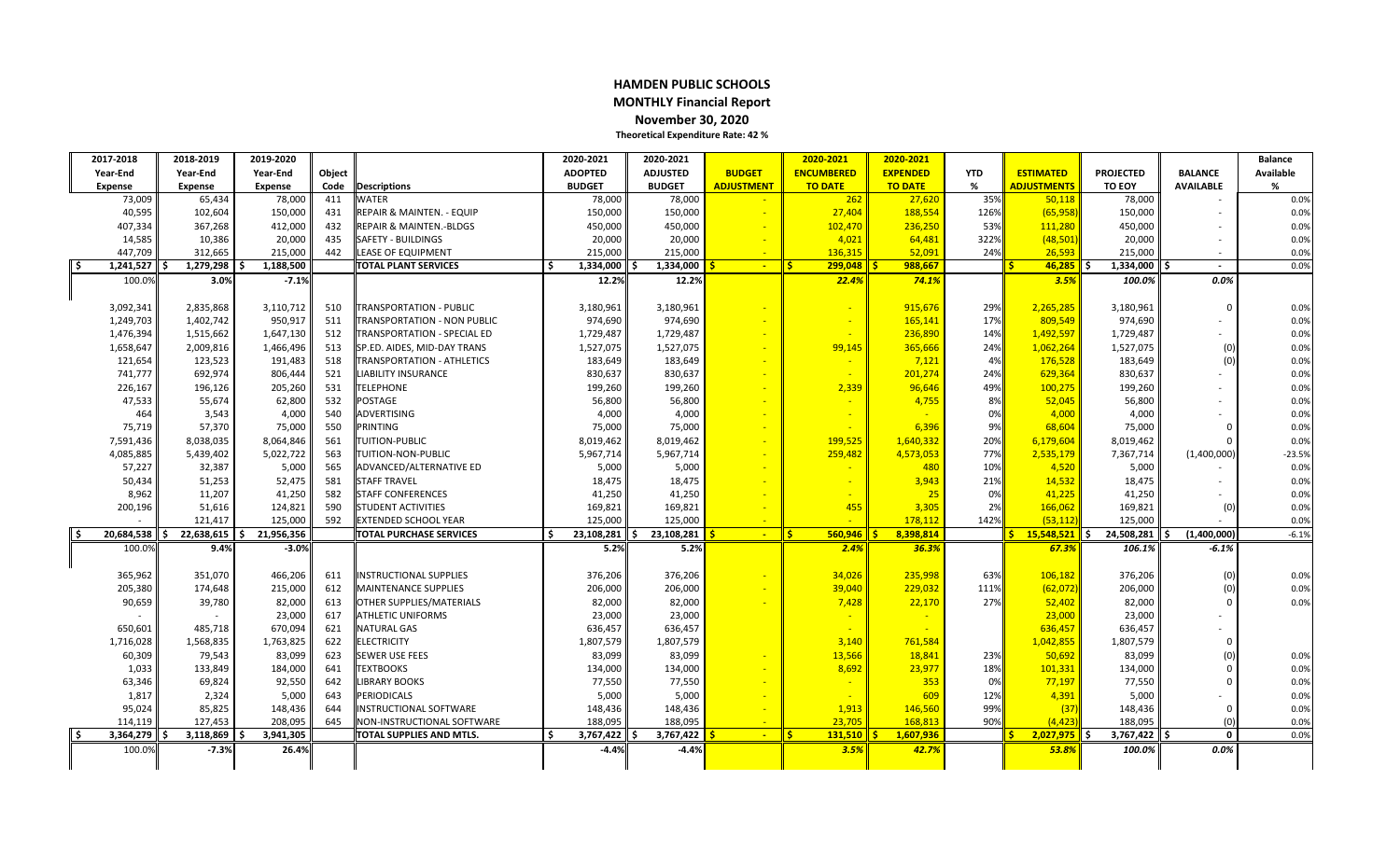### **HAMDEN PUBLIC SCHOOLS MONTHLY Financial Report November 30, 2020 Theoretical Expenditure Rate: 42 %**

|       | 2017-2018                | 2018-2019      | 2019-2020 |                          |        |                                 | 2020-2021      | 2020-2021                     |                   | 2020-2021                       | 2020-2021       |            |                            |                  |                          | <b>Balance</b> |
|-------|--------------------------|----------------|-----------|--------------------------|--------|---------------------------------|----------------|-------------------------------|-------------------|---------------------------------|-----------------|------------|----------------------------|------------------|--------------------------|----------------|
|       | Year-End                 | Year-End       | Year-End  |                          | Object |                                 | <b>ADOPTED</b> | <b>ADJUSTED</b>               | <b>BUDGET</b>     | <b>ENCUMBERED</b>               | <b>EXPENDED</b> | <b>YTD</b> | <b>ESTIMATED</b>           | <b>PROJECTED</b> | <b>BALANCE</b>           | Available      |
|       | <b>Expense</b>           | <b>Expense</b> | Expense   |                          | Code   | Descriptions                    | <b>BUDGET</b>  | <b>BUDGET</b>                 | <b>ADJUSTMENT</b> | <b>TO DATE</b>                  | <b>TO DATE</b>  | %          | <b>ADJUSTMENTS</b>         | <b>TO EOY</b>    | <b>AVAILABLE</b>         |                |
|       | 4,792                    | 6,547          |           | 10,000                   | 733    | <b>FURNITURE &amp; FIXTURES</b> | 10,000         | 10,000                        |                   |                                 | 34,782          | 348%       | (24, 782)                  | 10,000           | (0)                      | 0.0%           |
|       | 12,510                   | 3,344          |           | 68,475                   | 734    | INSTRUCTIONAL EQUIPMENT         | 68,475         | 68,475                        |                   | 21,683                          | 135,229         | 197%       | (88, 437)                  | 68,475           |                          | 0.0%           |
|       | 102,573                  | 39,699         |           | 45,000                   | 735    | NON-INSTRUCTIONAL EQUIP.        | 45,000         | 45,000                        |                   | 14,363                          | 145,365         | 323%       | (114, 728)                 | 45,000           |                          | 0.0%           |
| ll \$ | 119,874                  | 49,590         |           | 123,475                  |        | <b>TOTAL EQUIPMENT</b>          | 123,475        | 123,475 <mark>S</mark>        |                   | $36,046$ \$                     | 315,376         |            | $(227, 947)$ \$            | 123,475          |                          | 0.0%           |
|       | 100.0%                   | $-58.6%$       |           | 149.0%                   |        |                                 | 0.0%           | $0.0\%$                       |                   | 29.2%                           | 255.4%          |            | $-184.6%$                  | 100.0%           | 0.0%                     |                |
|       |                          |                |           |                          |        |                                 |                |                               |                   |                                 |                 |            |                            |                  |                          |                |
|       | 53,489                   | 58,107         |           | 60,000                   | 810    | <b>DUES AND FEES</b>            | 60,000         | 60,000                        |                   | 767                             | 49,417          | 82%        | 9,816                      | 60,000           |                          | 0.0%           |
| ll \$ | 53,489                   | 58,107         |           | 60,000                   |        | <b>TOTAL OTHER/FEES</b>         | 60,000         | 60,000 <mark>  \$</mark>      |                   | $767$ $\overline{\phantom{1}5}$ | 49,417          |            | $9,816$ \$                 | 60,000           |                          | 0.0%           |
|       | 100.0%                   | 8.6%           |           | 3.3%                     |        |                                 | 0.0%           | $0.0\%$                       |                   | 1.3%                            | 82.4%           |            | 16.4%                      | 100.0%           | 0.0%                     |                |
|       |                          |                |           |                          |        |                                 |                |                               |                   |                                 |                 |            |                            |                  |                          |                |
|       | . .                      |                |           | $\overline{\phantom{0}}$ |        | 920 ALLIANCE REIMBURSEMENT      | (2,519,677)    | (2,519,677)                   |                   |                                 |                 | 0%         |                            | (2,519,677)      |                          | 0.0%           |
|       |                          |                |           |                          |        | 925 ALLIANCE CARRYOVER          | (380,000)      | (380,000)                     |                   |                                 |                 |            |                            | (380,000)        |                          | 0.0%           |
| ۱\$   | $\overline{\phantom{a}}$ |                |           |                          |        | <b>TOTAL OTHER/FEES</b>         | (2,899,677)    | (2,899,677) <mark>  \$</mark> |                   |                                 |                 |            |                            | $(380,000)$ $ $  | $\overline{\phantom{a}}$ | 0.0%           |
|       | 100.0%                   | #DIV/0!        | #DIV/0!   |                          |        |                                 | #DIV/0!        | #DIV/0!                       |                   | $0.0\%$                         | 0.0%            |            | 0.0%                       | 13.1%            | $0.0\%$                  |                |
|       |                          |                |           |                          |        |                                 |                |                               |                   |                                 |                 |            |                            |                  |                          |                |
|       | 84,494,639               | 87,596,820     |           | 89,394,925               |        | <b>GRAND TOTAL</b>              | 89,394,925     | 89,394,925 <mark>  \$</mark>  |                   | $142,030,843$ $\frac{6}{5}$     | 31,868,043      |            | <mark>19,795,716</mark> \$ | 93,314,602       | (1,400,000)              | $-1.57%$       |
|       | 100.0%                   | 3.7%           |           | 2.1%                     |        |                                 | 0.0%           | $0.0\%$                       |                   | 47.0%                           | 35.6%           |            | 22.1%                      | 104.38%          | $-1.57%$                 |                |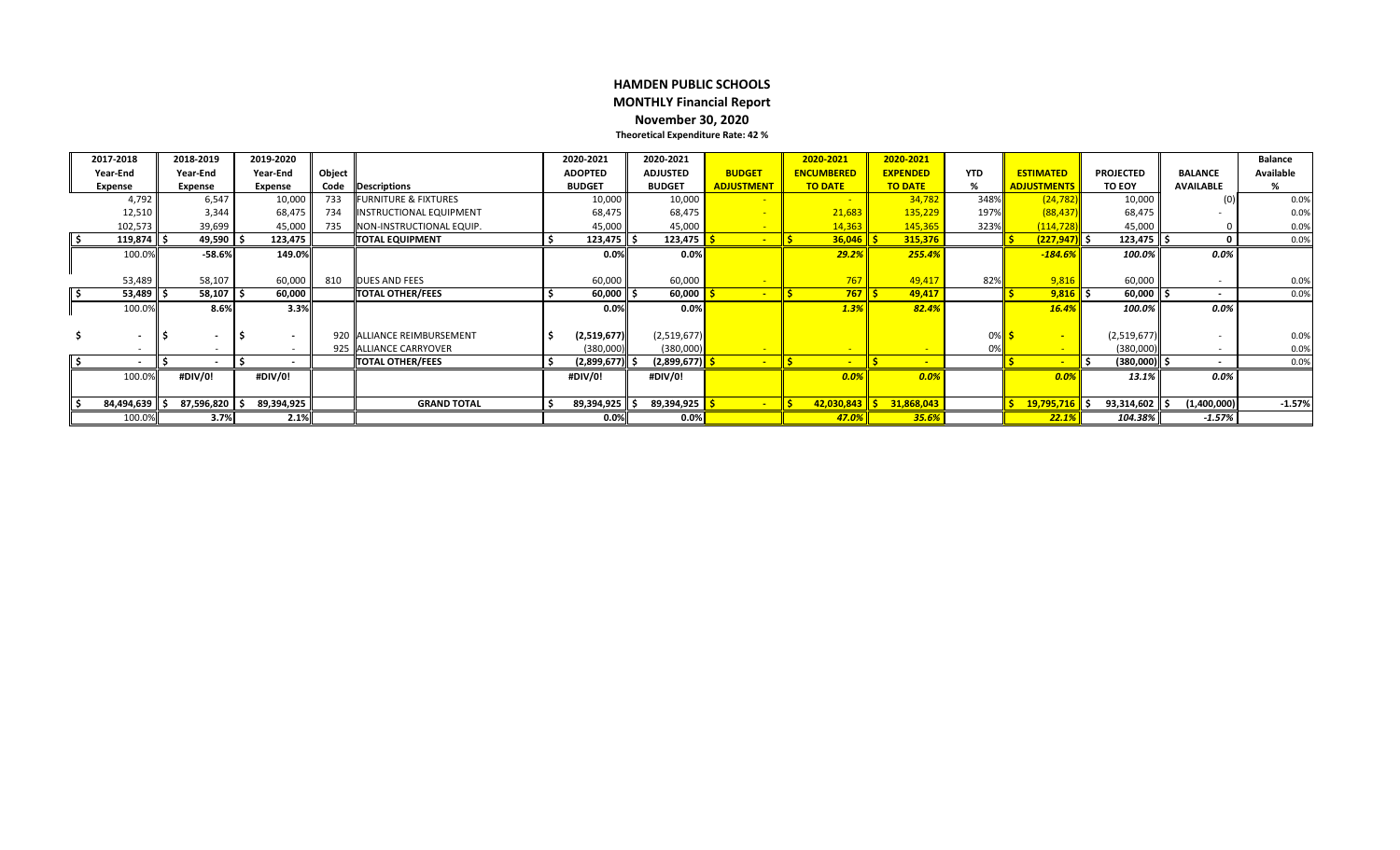## **Electrical Expenditures and Kilowatt Consumption for the period of May 2020 - November 2020**

| <b>Expenditures-Object Code 622</b> |                   |                   |     |                    |            |               |                 |     |                    |     |               |                                |        |                          |                          |                          |  |            |
|-------------------------------------|-------------------|-------------------|-----|--------------------|------------|---------------|-----------------|-----|--------------------|-----|---------------|--------------------------------|--------|--------------------------|--------------------------|--------------------------|--|------------|
| Location:                           | $M$ ay-20         | Jun-20            |     | Jul-20             | Aug-20     |               | $Sep-20$        |     | Oct-20             |     | Nov-20        | Dec-20                         | Jan-21 | Feb-21                   | Mar-21                   | Apr-21 Total:            |  |            |
| 60 Putnam Ave-7984                  | $608.56$ \$       | 764.15 \$         |     | 956.42             | 1,140.25   |               | 1,182.57        |     | $823.93$ \$        |     | 616.43        | -S                             |        | $\overline{\phantom{a}}$ |                          |                          |  | 6,092.31   |
| 60 Putnam Ave-7737                  | 1,893.49 \$       | $2,061.45$ \$     |     | $2,548.27$ \$      | 3,012.41   |               | 2,665.45        | - 5 | 2,282.52 \$        |     | 1,918.69      | -S                             |        |                          |                          | $\overline{\phantom{0}}$ |  | 16,382.28  |
| <b>Helen St.-1237</b>               | 2,276.75 \$       | $2,524.45$ \$     |     | $4,353.59$ \$      | 5,097.54   |               | 5,686.37        |     | 5,401.90 \$        |     | 4,450.38      | -S                             |        |                          |                          | $\overline{\phantom{a}}$ |  | 29,790.98  |
| Church-6351                         | 2,445.38 \$       | 2,219.24          | - S | 4,675.80           | 7,514.64   |               | 7,013.91        |     | 5,822.63           |     | 5,020.21      | S                              |        |                          |                          | $\sim$                   |  | 34,711.81  |
| ShepherdGlen-8501                   | $6,179.26$ \$     | $4,641.87$ \$     |     | $4,824.13$ \$      | 9,535.31   |               | 9,952.36        | -5  | 10,182.67          | -5  | 12.705.79     | -S                             |        |                          |                          | $\overline{\phantom{a}}$ |  | 58,021.39  |
| Ridge Hill-6446                     | $3,481.23$ \$     | $4,310.68$ \$     |     | 7,599.84 \$        | 9,464.64   |               | 11,412.66       |     | 13,618.05          |     | 9,826.78      | -S                             |        |                          |                          | $\overline{\phantom{0}}$ |  | 59,713.88  |
| West Woods-6560                     | 4,919.45 \$       | $3,822.26$ \$     |     | 5,099.90 \$        | 7,968.97   |               | 7,764.60        | -5  | 8,034.53           | - S | 7,175.57      | -S                             |        |                          |                          | $\overline{\phantom{0}}$ |  | 44,785.28  |
| Peck-6346                           | $819.35 \quad $$  | 760.88 \$         |     | $1,061.36$ \$      | 3,709.87   |               | 6,279.10        |     | 5,144.18           | - S | 3,606.47      | - S                            |        |                          |                          | $\sim$                   |  | 21,381.21  |
| Dunbar-1487                         | 2,100.60 \$       | 2,279.87 \$       |     | 4,064.07 \$        | 4,871.50   |               | 5,285.19        |     | 5,745.66           | - 5 | 3,645.37      | -S                             |        |                          |                          | $\overline{\phantom{0}}$ |  | 27,992.26  |
| HS-3094                             | 24,176.70 \$      | 23,082.29 \$      |     | 28,756.60          | 34,879.26  |               | 37,222.05       | -5  | 44,665.13          | -S  | 32,933.04     |                                |        |                          |                          | $\overline{\phantom{0}}$ |  | 225,715.07 |
| <b>Spring Glen-7340</b>             | $85.93 \quad$ \$  | 84.47 \$          |     | $82.30 \quad $$    | 82.78      |               | $86.12 \quad$   |     | $93.93 \quad $5$   |     | 92.06         | -S<br>$\overline{\phantom{a}}$ |        |                          | $\overline{\phantom{0}}$ | $\overline{\phantom{a}}$ |  | 607.59     |
| Bear Path-2005                      | 2,597.16 \$       | $2,144.28$ \$     |     | $2,810.30$ \$      | 7,053.37   |               | 9,624.29        |     | $9,208.01$ \$      |     | $9,070.27$ \$ |                                |        |                          |                          | $\overline{\phantom{0}}$ |  | 42,507.68  |
| Spring Glen-2047                    | 2,941.76 \$       | 2,925.67          | - S | $2,441.05$ \$      | 5,554.61   |               | 7,454.37        |     | 8,887.98 \$        |     | 7,159.22      | -S                             |        |                          |                          |                          |  | 37,364.66  |
| 2040 Dixwell-8658                   | 403.99 \$         | 1,489.28 \$       |     | 462.47             | 417.47     |               | 455.53          |     | 2,769.45           | - S | 3,253.07      | -S                             |        |                          |                          | $\overline{\phantom{0}}$ |  | 9,251.26   |
| 2761 Dixwell-5472                   | 5,964.86 \$       | $5,801.27$ \$     |     | 12,134.03          | 20,864.29  |               | 22,495.47       | -5  | 23,786.88          | 5   | 17,953.22     |                                |        |                          |                          | $\overline{\phantom{a}}$ |  | 109,000.02 |
| 2761 Dixwell-5480                   | $26.41 \quad$ \$  | $37.18 \quad$ \$  |     | 16.98 <sup>5</sup> | 191.65     | -S            | 27.08           | -S  | 16.98 <sup>5</sup> |     | 26.12         | -S                             |        |                          |                          |                          |  | 342.40     |
| 959 Mix Ave.-6589                   | $255.12 \quad$ \$ | $103.71 \quad$ \$ |     | $52.30 \quad $$    | 52.30      |               | $52.30 \quad $$ |     | $52.30 \quad $$    |     | 52.30         | -S                             |        |                          |                          | $\overline{\phantom{0}}$ |  | 620.33     |
| 670 Wintergreen-7181                | $6,250.65$ \$     | $6,620.25$ \$     |     | 7,458.93           | 9,886.60   |               | 10,761.82       |     | 9,526.03           |     | $8,067.78$ \$ |                                |        |                          |                          | $\overline{\phantom{0}}$ |  | 58,572.06  |
| 670 Wintergreen-8148                | $27.60 \quad $$   | 16.98             | - S | 16.98              | 16.98      |               | 46.49           |     | 16.98              |     | 16.98         | -S                             |        |                          |                          |                          |  | 158.99     |
| Total:                              | 67,454.25         | 65,690.23 \$      |     | 89,415.32          | 131,314.44 | $\mathcal{L}$ | 145,467.73      |     | 156,079.74         |     | 127,589.75    |                                |        |                          |                          |                          |  | 783,011.46 |

| Location:                                  | <b>Budget:</b> |    | Actual:    |    | Available:   |
|--------------------------------------------|----------------|----|------------|----|--------------|
| 2761 Dixwell-5472 & 5480                   | 280,000        | Ś  | 109,342.42 | \$ | 170,657.58   |
| 60 Putnam Ave-7737&7984                    | 77.579         | Ś  | 22,474.59  | S  | 55,104.41    |
| 670 Wintergreen-7181 & 8148                | 100.000        | Ś  | 58.731.05  | S  | 41.268.95    |
| Bear Path-2005                             | 130,000        | S  | 42,507.68  | S  | 87,492.32    |
| Church-6351                                | 80.000         | Ŝ. | 34.711.81  | S  | 45,288.19    |
| Dunbar-1487                                | 60,000         | S  | 27,992.26  | S  | 32,007.74    |
| <b>Helen St.-1237</b>                      | 60,000         | Ś  | 29,790.98  | S  | 30,209.02    |
| HS-3094 & 2040 Dixwell-8658 & 959 Mix-6589 | 505.000        | Ś  | 235.586.66 | S  | 269.413.34   |
| Peck-6346                                  | 40.000         | Ś  | 21.381.21  | S  | 18,618.79    |
| Ridge Hill-6446                            | 120,000        | Ś  | 59,713.88  | Ŝ  | 60,286.12    |
| ShepherdGlen-8501                          | 150,000        | Ś  | 58,021.39  | S  | 91,978.61    |
| <b>Spring Glen-2047 &amp; 7340</b>         | 60.000         | Ś  | 37,972.25  | Ŝ  | 22,027.75    |
| West Woods-6560                            | 145,000        | \$ | 44.785.28  | S  | 100,214.72   |
| Total:                                     | 1.807.579      | Ś  | 783.011.46 | Ś  | 1.024.567.54 |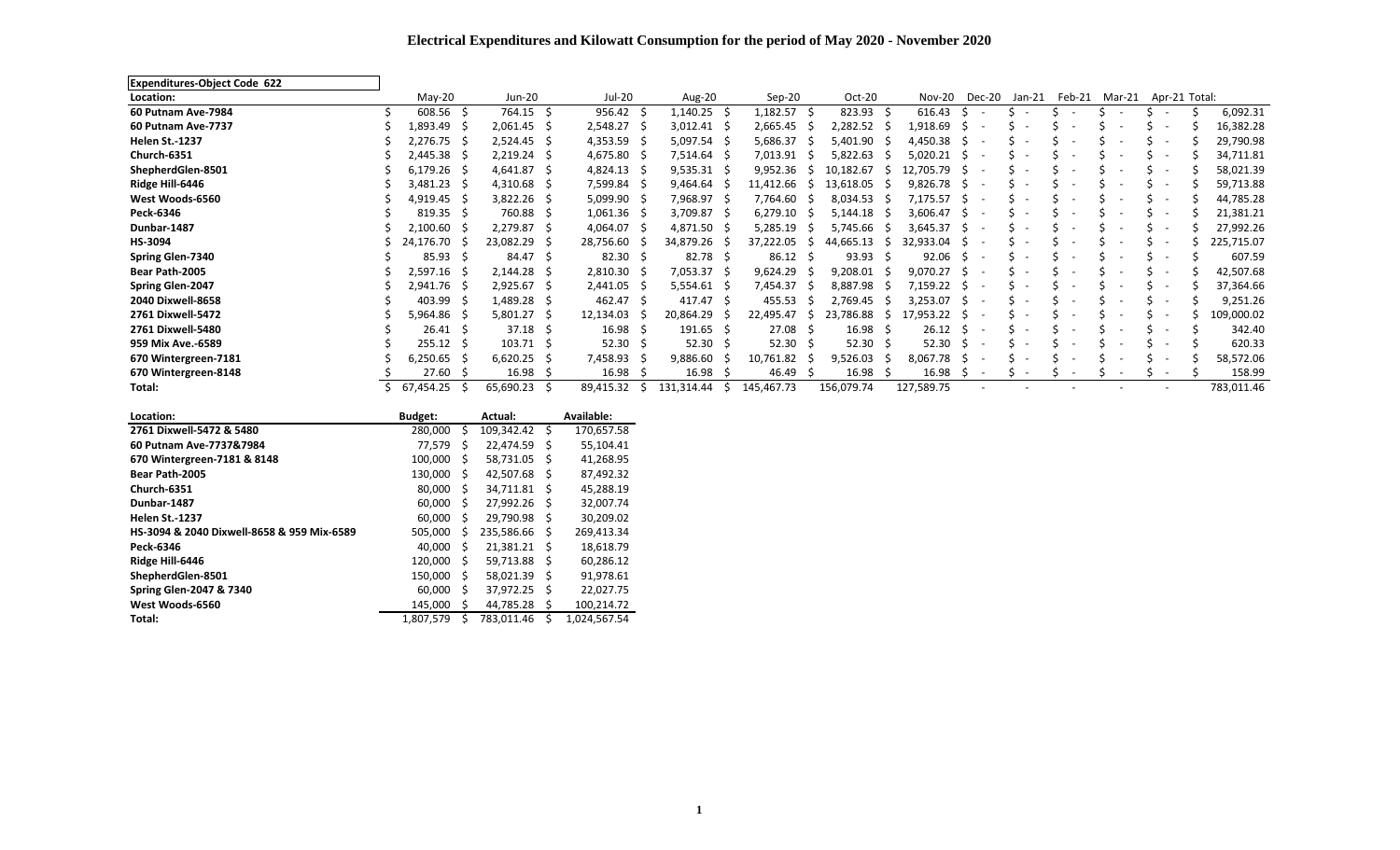

| <b>Kilowatts</b>        |          |                          |         |                          |          |         |               |                          |          |        |        |                          |           |
|-------------------------|----------|--------------------------|---------|--------------------------|----------|---------|---------------|--------------------------|----------|--------|--------|--------------------------|-----------|
| Location:               | $Mav-20$ | Jun-20                   | Jul-20  | Aug-20                   | $Sep-20$ | Oct-20  | <b>Nov-20</b> | Dec-20                   | $Jan-21$ | Feb-21 | Mar-21 | Apr-21                   | Total:    |
| 60 Putnam Ave-7984      | 3,280    | 3,760                    | 4,400   | 5,280                    | 5,400    | 3,960   | 3,520         | $\overline{\phantom{a}}$ |          |        |        | $\overline{\phantom{a}}$ | 29,600    |
| 60 Putnam Ave-7737      | 12,080   | 12,160                   | 13,600  | 15,840                   | 13,280   | 12,080  | 11,120        |                          |          |        |        |                          | 90,160    |
| <b>Helen St.-1237</b>   | 14,374   | 14,364                   | 22,048  | 27,484                   | 32,144   | 29,438  | 26,880        |                          |          |        |        |                          | 166,732   |
| Church-6351             | 14,683   | 11,805                   | 23,836  | 46,203                   | 39,565   | 31,678  | 31,975        |                          |          |        |        |                          | 199,745   |
| ShepherdGlen-8501       | 37,534   | 27,869                   | 28,955  | 55,772                   | 59,482   | 57,774  | 82,638        |                          |          |        |        |                          | 350,024   |
| Ridge Hill-6446         | 17,466   | 21,281                   | 33,607  | 46,661                   | 58,384   | 75,145  | 57,338        |                          |          |        |        |                          | 309,882   |
| Westwoods-6560          | 33,000   | 22,200                   | 26,100  | 40,500                   | 40,200   | 45,600  | 57,338        |                          |          |        |        |                          | 162,000   |
| Peck-6346               | 3,209    | 2,904                    | 4,109   | 12,724                   | 28,139   | 29,484  | 22,317        |                          |          |        |        | $\overline{\phantom{a}}$ | 102,886   |
| Dunbar-1487             | 13,096   | 14,274                   | 19,276  | 23,601                   | 28,918   | 31,654  | 22,317        |                          |          |        |        |                          | 153,136   |
| HS-3094                 | 168,800  | 155,400                  | 166,600 | 212,200                  | 217,800  | 278,000 | 219,800       |                          |          |        |        |                          | 1,418,600 |
| <b>Spring Glen-7340</b> | 283      | 267                      | 239     | 243                      | 271      | 344     | 360           | $\overline{\phantom{a}}$ |          |        |        | $\overline{\phantom{a}}$ | 2,007     |
| Bear Path-2005          | 16,800   | 11,760                   | 14,760  | 37,200                   | 56,640   | 59,400  | 61,920        |                          |          |        |        |                          | 258,480   |
| <b>Spring Glen-2047</b> | 18,800   | 16,800                   | 14,800  | 17,200                   | 36,800   | 51,600  | 46,800        |                          |          |        |        |                          | 202,800   |
| 2040 Dixwell-8658       | 2,160    | 3,040                    | 2,560   | 2,240                    | 2,480    | 4,080   | 8,720         |                          |          |        |        |                          | 25,280    |
| 2761 Dixwell-5472       | 39,600   | 38,100                   | 64,500  | 117,000                  | 141,300  | 142,800 | 125,400       |                          |          |        |        |                          | 668,700   |
| 2761 Dixwell-5480       | 40       | 80                       |         |                          | 40       |         | 40            |                          |          |        |        |                          | 200       |
| 959 Mix Ave.-6589       | 1,409    | 25                       |         |                          |          |         |               |                          |          |        |        |                          | 1,434     |
| 670 Wintergreen-7181    | 16,000   | 17,600                   | 19,200  | 38,800                   | 50,800   | 40,400  | 35,432        |                          |          |        |        | $\overline{\phantom{a}}$ | 218,232   |
| 670 Wintergreen-8148    | 40       | $\overline{\phantom{a}}$ |         | $\overline{\phantom{a}}$ |          |         |               |                          |          |        |        | $\overline{\phantom{a}}$ | 40        |
| Total:                  | 412,654  | 373,689                  | 458,590 | 698,948                  | 811,643  | 893,437 | 813,915       |                          |          |        |        | $\overline{\phantom{a}}$ | 4,359,938 |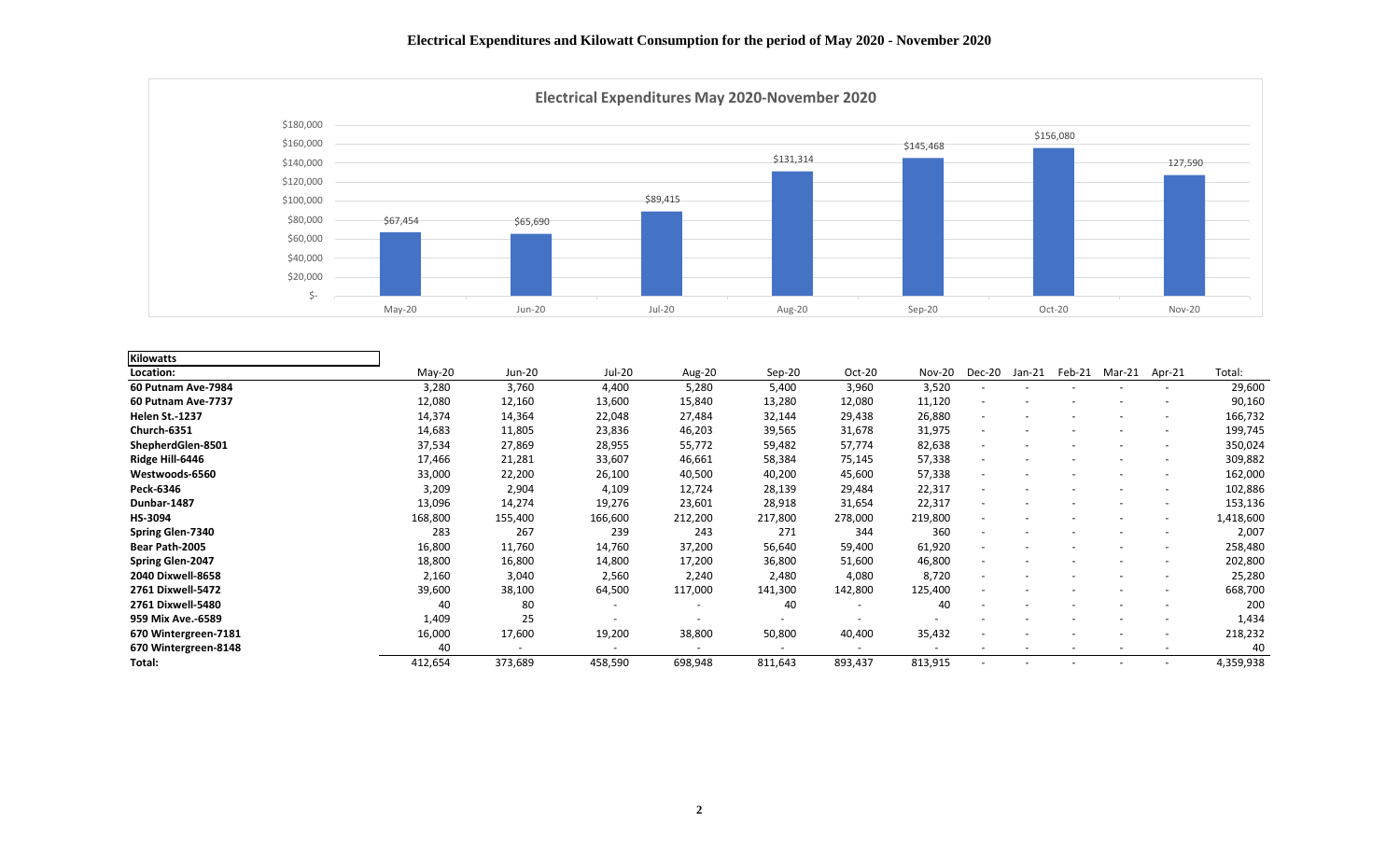

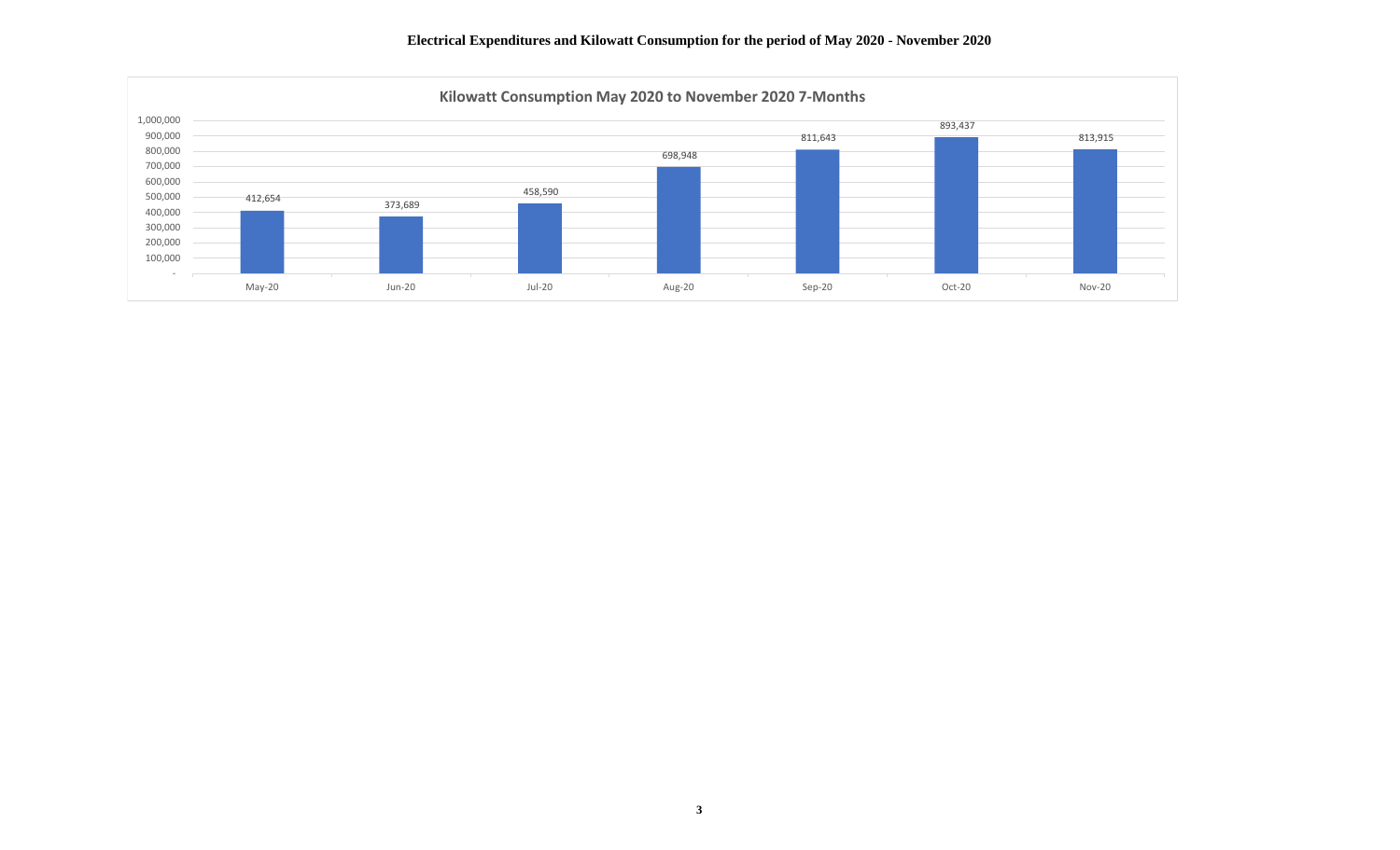| <b>Object # 621</b>  |  |
|----------------------|--|
| <b>Expenditures:</b> |  |

## Natural Gas Expenditures and Consumption by location as of November 2020

| <b>Meter</b>   | Account |                         |              |                      |                 |                          |               |               |                                |                                           |                                 |                          |    |                       |                                                         |                          | Location             |
|----------------|---------|-------------------------|--------------|----------------------|-----------------|--------------------------|---------------|---------------|--------------------------------|-------------------------------------------|---------------------------------|--------------------------|----|-----------------------|---------------------------------------------------------|--------------------------|----------------------|
| <b>Number:</b> |         | <b>Number Location:</b> |              | $Jul-20$             | Aug-20          | $Sep-20$                 | <b>Oct-20</b> |               |                                |                                           |                                 |                          |    |                       | Nov-20 Dec-20 Jan-21 Feb-21 Mar-21 Apr-21 May-21 Jun-21 |                          | <b>Totals:</b>       |
| 781820         | 9791    | 670 Wintergreen         | <sup>S</sup> | 923.66 \$            | 940.45 \$       | 960.85 \$                | 940.49        | <sup>\$</sup> | 2,429.73                       | <sup>\$</sup><br>$\overline{\phantom{0}}$ | \$.<br>$\overline{\phantom{0}}$ | $\overline{\phantom{a}}$ | S. | \$.<br>$\overline{a}$ |                                                         | <sup>S</sup><br>$\sim$   | 6,195.18             |
| 781797         | 8110    | Alice $(a)$             |              | 790.08               | 790.08          |                          |               |               |                                |                                           |                                 |                          |    |                       |                                                         |                          | 1,580.16             |
| 723190         | 8219    | Alice (b)               |              | 44.52                | 48.98           | 44.52                    |               |               |                                |                                           |                                 |                          |    |                       |                                                         |                          | 138.02               |
| 781797         | 7720    | Alice ©                 |              |                      |                 | 840.25                   | 1,016.79      |               | 2,013.84                       |                                           |                                 |                          |    |                       |                                                         |                          | 3,870.88             |
| 723190         | 0088    | Alice $(d)$             |              |                      | 55.18           | 77.80                    | 77.80         |               | 175.86                         |                                           |                                 |                          |    |                       |                                                         |                          | 386.64               |
| 787387         | 4793    | Bear Path               |              | 540.86               | 548.85          | 757.32                   | 1,047.10      |               | 2,081.23                       |                                           |                                 |                          |    |                       |                                                         |                          | 4,975.36             |
| 694677         | 8052    | Central                 |              | 44.95                | 46.58           | 46.99                    | 50.57         |               | 51.87                          |                                           |                                 |                          |    |                       |                                                         |                          | 240.96               |
| 781796         | 8169    | Central UD              |              | 892.42               | 892.42          | 892.42                   | 892.42        |               | 892.42                         |                                           |                                 |                          |    |                       |                                                         |                          | 4,462.10             |
| 756383         | 8028    | Church                  |              | 539.35               | 541.00          | 548.59                   | 568.72        |               | 568.72                         |                                           |                                 |                          |    |                       |                                                         | $\overline{\phantom{a}}$ | 2,766.38             |
| 787473         | 8518    | Dunbar(a)               |              | 682.58               | 682.58          | 682.58                   | 888.30        |               | 2,512.51                       |                                           |                                 |                          |    |                       |                                                         |                          | 5,448.55             |
| 784390         | 1048    | Dunbar(b)               |              | 238.26               | 193.93          | 211.59                   | 234.68        |               | 242.54                         |                                           |                                 |                          |    |                       |                                                         |                          | 1,121.00             |
| 727872         | 5372    | Helen                   |              | 430.61               | 409.68          | 431.05                   | 617.06        |               | 1,183.45                       |                                           |                                 |                          |    |                       |                                                         |                          | 3,071.85             |
| 773161         | 4290    | <b>HHS</b>              |              | 2,778.52             | 2,767.16        | 4,693.32                 | 7,645.26      |               | 20,561.83                      |                                           |                                 |                          |    |                       |                                                         |                          | 38,446.09            |
| 753018         | 4340    | HHS Fuel Cell           |              | 0.18                 | 0.18            | 0.18                     | 0.18          |               | 0.18                           |                                           |                                 |                          |    |                       |                                                         |                          | 0.90                 |
| 782124         | 8359    | <b>HMS</b>              |              | 1,292.01             | 1,180.85        | 1,222.58                 | 1,249.80      |               | 4,126.00                       |                                           |                                 |                          |    |                       |                                                         |                          | 9,071.24             |
| 782140         | 8268    | Ridge                   |              | 853.19               | 853.19          | 853.19                   | 1,260.55      |               | 2,433.65                       |                                           |                                 |                          |    |                       |                                                         |                          | 6,253.77             |
| 768850         | 8300    | Shepherd                |              | 274.00               | 275.79          | 296.16                   | 684.20        |               | 1,367.73                       |                                           |                                 |                          |    |                       |                                                         |                          | 2,897.88             |
| 728646         | 1957    | Spring                  |              | 505.96               | 503.55          | 547.31                   | 972.69        |               | 1,417.39                       |                                           |                                 |                          |    |                       |                                                         |                          | 3,946.90             |
| 641757         | 3342    | Westwoods               |              | 836.53               | 820.90          | 825.91                   | 1,882.23      |               | 2,467.16                       |                                           |                                 |                          |    |                       |                                                         |                          | 6,832.73             |
|                |         | $M = 41.1 - 70.4 - 1$   | ሐ            | $11 / 77 / 0$ $\phi$ | - 11 FF1 9F - 0 | $12.022 \times 10000000$ |               |               | $\phi$ <i>AA FAC</i> 11 $\phi$ |                                           | ሐ                               | ሐ                        | ሐ  | $\triangle$           | $\triangle$                                             | ሐ                        | <u>ል። 101 506 50</u> |

+

| Monthly Totals: \$ 11.667.68 \$ 11.551.35 \$ 1 |  |  | 13.932.61 | \$20.028.84 | 4 \$44,526.11 \$ - \$ - \$ - \$ - \$ - \$ - \$ - |  |  |  |  |  |  |  | 101.706.59 |
|------------------------------------------------|--|--|-----------|-------------|--------------------------------------------------|--|--|--|--|--|--|--|------------|
|------------------------------------------------|--|--|-----------|-------------|--------------------------------------------------|--|--|--|--|--|--|--|------------|

| <b>Location:</b>    | <b>Budget</b>    | <b>Actuals</b>   | <b>Balance:</b>  |
|---------------------|------------------|------------------|------------------|
| 670 Wintergreen     | 41,000.00        | 6,195.18         | 34,804.82        |
| Alice Peck          | 10,000.00        | 5,975.70         | 4,024.30         |
| Bear Path           | 20,000.00        | 4,975.36         | 15,024.64        |
| Central             | 17,457.00        | 4,703.06         | 12,753.94        |
| Church              | 30,000.00        | 2,766.38         | 27,233.62        |
| Dunbar              | 30,000.00        | 6,569.55         | 23,430.45        |
| Helen               | 30,000.00        | 3,071.85         | 26,928.15        |
| <b>HHS</b>          | 285,000.00       | 38,446.99        | 246,553.01       |
| <b>HMS</b>          | 66,000.00        | 9,071.24         | 56,928.76        |
| Ridge               | 30,000.00        | 6,253.77         | 23,746.23        |
| Shepherd            | 20,000.00        | 2,897.88         | 17,102.12        |
| Spring              | 25,000.00        | 3,946.90         | 21,053.10        |
| Westwoods           | 32,000.00        | 6,832.73         | 25,167.27        |
| <b>Grand Total:</b> | 636,457.00<br>\$ | \$<br>101,706.59 | 534,750.41<br>\$ |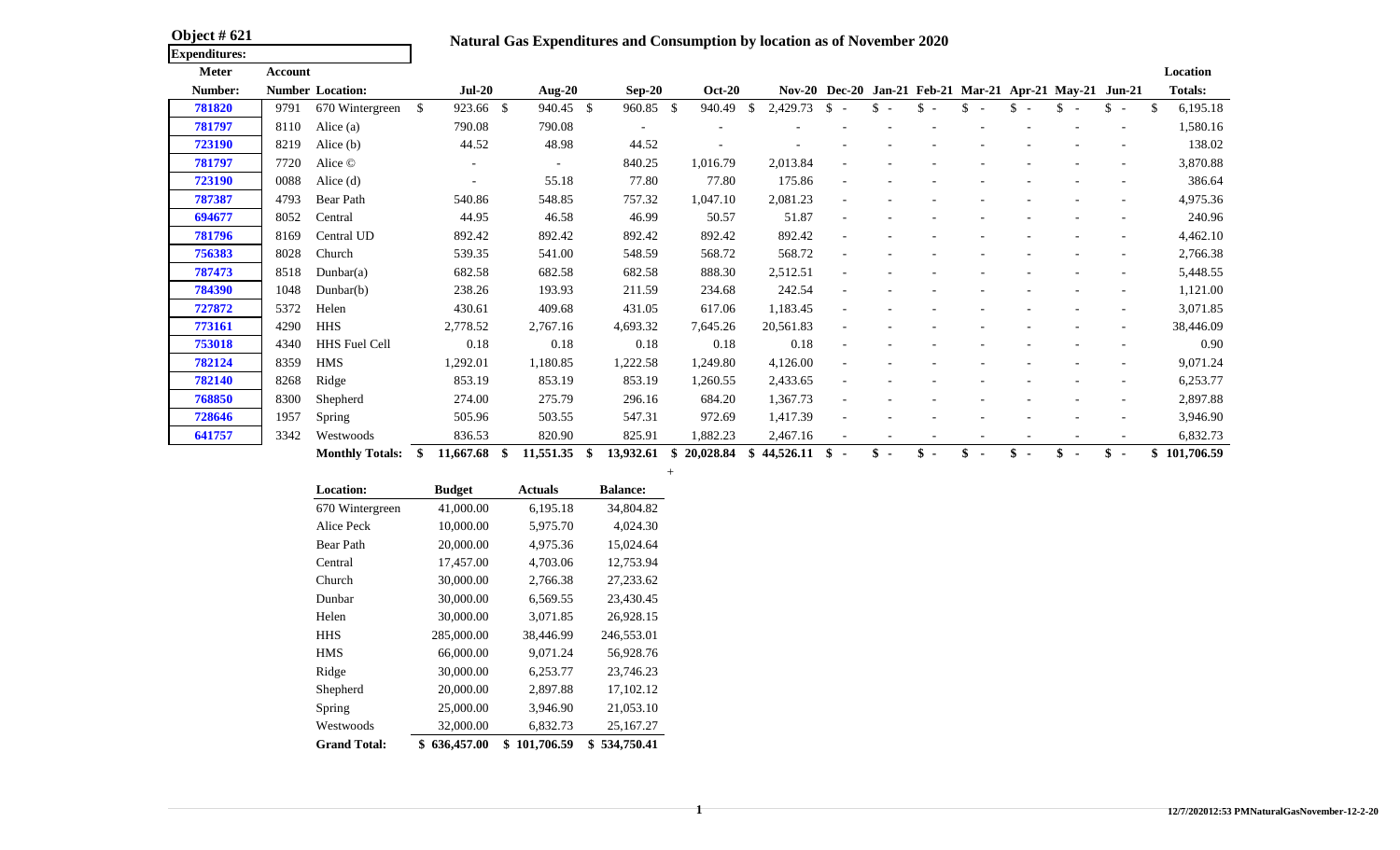

| <b>Usage CCF:</b> |         |                         |                          |        |                          |                          |           |  |  |                                                         |                          |                             |
|-------------------|---------|-------------------------|--------------------------|--------|--------------------------|--------------------------|-----------|--|--|---------------------------------------------------------|--------------------------|-----------------------------|
| <b>Meter</b>      | Account |                         |                          |        |                          |                          |           |  |  |                                                         |                          | Location                    |
| Number:           |         | <b>Number Location:</b> | $Jul-20$                 | Aug-20 | $Sep-20$                 | <b>Oct-20</b>            |           |  |  | Nov-20 Dec-20 Jan-21 Feb-21 Mar-21 Apr-21 May-21 Jun-21 |                          | <b>Totals:</b>              |
| 781820            | 9791    | 670 Wintergreen         | 70.00                    | 90.00  | 110.00                   | 180.00                   | 2,690.00  |  |  |                                                         |                          | 3,140.00                    |
| 781797            | 8110    | Alice (a)               |                          |        |                          |                          |           |  |  |                                                         |                          | $\overline{\phantom{a}}$    |
| 723190            | 8219    | Alice $(b)$             |                          | 4.00   |                          |                          |           |  |  |                                                         |                          | 4.00                        |
| 781797            | 7720    | Alice ©                 |                          |        | $\overline{\phantom{a}}$ | 320.00                   | 1,740.00  |  |  |                                                         |                          | 2,060.00                    |
| 723190            | 0088    | Alice $(d)$             |                          |        | 9.00                     | 28.00                    | 29.00     |  |  |                                                         |                          | 66.00                       |
| 787387            | 4793    | Bear Path               | 152.69                   | 140.64 | 440.66                   | 917.49                   | 2,406.00  |  |  |                                                         |                          | 4,057.48                    |
| 694677            | 8052    | Central                 | 5.00                     | 6.00   | 6.00                     | 9.00                     | 10.00     |  |  |                                                         |                          | 36.00                       |
| 781796            | 8169    | Central UD              |                          |        |                          | $\sim$                   | 1,470.00  |  |  |                                                         |                          | 1,470.00                    |
| 756383            | 8028    | Church                  | 16.00                    | 16.00  | 25.00                    | 53.00                    | 53.00     |  |  |                                                         |                          | 163.00                      |
| 787473            | 8518    | Dunbar(a)               | $\overline{\phantom{a}}$ |        | $\overline{\phantom{a}}$ | 388.00                   | 3,524.00  |  |  |                                                         |                          | 3,912.00                    |
| 784390            | 1048    | Dunbar $(b)$            | 225.00                   | 126.00 | 138.00                   | 168.00                   | 174.00    |  |  |                                                         |                          | 831.00                      |
| 727872            | 5372    | Helen                   | 45.54                    | 5.36   | 34.82                    | 295.00                   | 1,209.00  |  |  |                                                         |                          | 1,589.72                    |
| 773161            | 4290    | HHS                     | 350.00                   | 240.00 | 4,693.32                 | 10,480.00                | 14,210.00 |  |  |                                                         |                          | 29,973.32                   |
| 753018            | 4340    | HHS Fuel Cell           |                          |        | $\overline{\phantom{a}}$ | $\overline{\phantom{a}}$ |           |  |  |                                                         |                          | $\sim$                      |
| 782124            | 8359    | HMS                     | 550.00                   | 160.00 | 210.00                   | 260.00                   | 6,050.00  |  |  |                                                         |                          | 7,230.00                    |
| 782140            | 8268    | Ridge                   |                          |        |                          | 618.80                   | 2,515.39  |  |  |                                                         |                          | 3,134.20                    |
| 768850            | 8300    | Shepherd                | 17.41                    | 17.41  | 44.20                    | 638.89                   | 1,561.74  |  |  |                                                         |                          | 2,279.65                    |
| 728646            | 1957    | Spring                  | 113.00                   | 91.00  | 143.00                   | 817.00                   | 1,355.00  |  |  |                                                         |                          | 2,519.00                    |
| 641757            | 3342    | Westwoods               | 77.69                    | 22.77  | 28.13                    | 2,022.00                 | 3,152.95  |  |  |                                                         | $\overline{\phantom{a}}$ | 5,303.53                    |
|                   |         | <b>Monthly Totals:</b>  | 1,622.33                 | 919.18 | 5,882.13                 | 17,195.18                | 42,150.08 |  |  |                                                         |                          | 67,768.90<br>12/7/202012:53 |

**2 12/7/202012:53 PMNaturalGasNovember-12-2-20**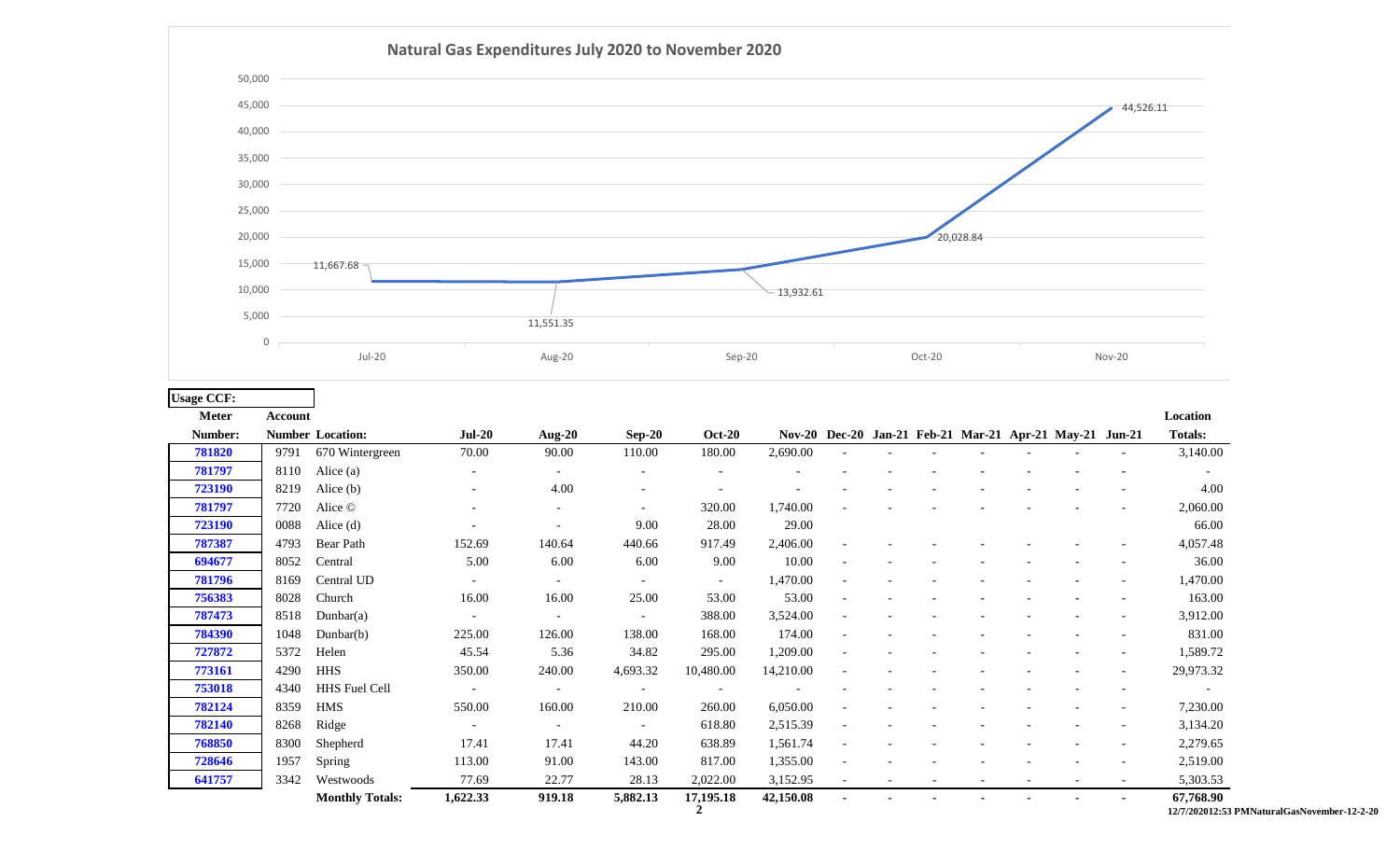**Natural Gas Expenditures and Consumption by location as of November 2020**

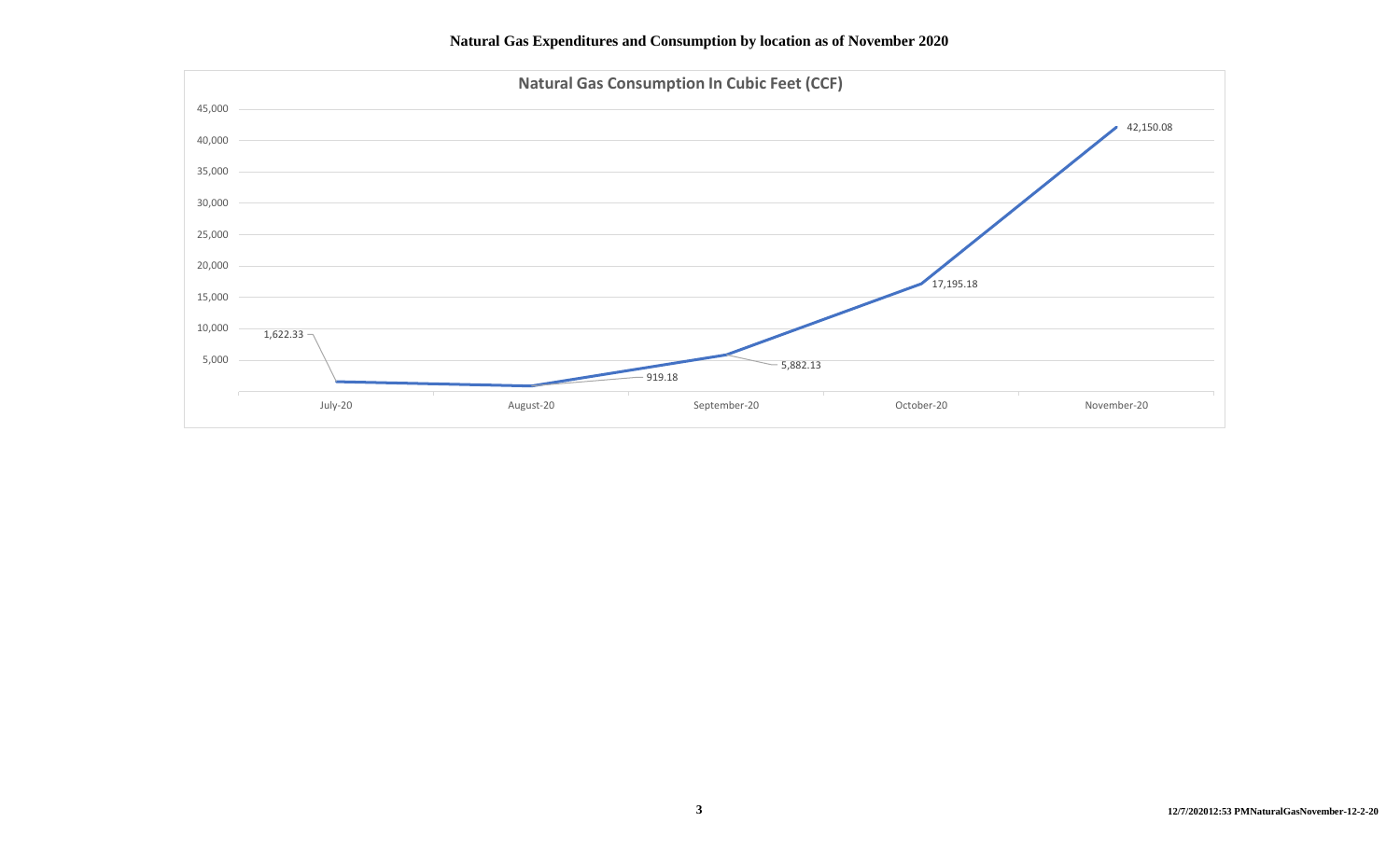# **Water Expenses and Consumption through two Quarters by location FY 2021**

| <b>Expenditures</b>        |          |           |     |          |          |                          |                                    |        |           |  |
|----------------------------|----------|-----------|-----|----------|----------|--------------------------|------------------------------------|--------|-----------|--|
| Location:                  | 1st QTR. |           |     | 2nd QTR. | 3rd QTR. |                          | 4th QTR.                           | Total: |           |  |
| <b>60 Putnam Ave. 7572</b> | \$       | 289.74    | Ś.  | 422.03   | Ś        |                          | \$                                 | \$     | 711.77    |  |
| <b>Spring Glen-6488</b>    | \$       | 353.81    | Ś.  | 526.31   | Ś.       | $\overline{\phantom{a}}$ | \$<br>$\qquad \qquad \blacksquare$ | \$     | 880.12    |  |
| <b>Helen St.-1596</b>      | \$       | 353.81    | Ś.  |          | \$       | $\overline{\phantom{a}}$ | \$<br>$\overline{\phantom{a}}$     | \$     | 353.81    |  |
| ShepherdGlen-9049          | \$       | 949.84    | \$  |          | \$       | $\overline{\phantom{a}}$ | \$<br>$\overline{\phantom{a}}$     | \$     | 949.84    |  |
| ShepherdGlen-8850          | \$       | 311.35    | \$  | 460.06   | Ś.       |                          | \$<br>$\overline{a}$               | \$     | 771.41    |  |
| <b>Hamden HS-0917</b>      | \$       | 3,476.50  | \$  | 1,728.19 | \$       |                          | \$                                 | \$     | 5,204.69  |  |
| <b>Bear Path-9419</b>      | \$       | 949.84    | \$  | 448.00   | Ś.       |                          | \$<br>$\overline{\phantom{0}}$     | Ś      | 1,397.84  |  |
| <b>Wintergreen-4996</b>    | \$       | 353.81    | \$  | 1,127.02 | Ś        |                          | \$<br>$\overline{\phantom{a}}$     | Ś      | 1,480.83  |  |
| 35 HillField Rd. 3251      | \$       | 261.63    | \$  | 703.13   | Ś.       |                          | \$<br>$\overline{\phantom{a}}$     | \$     | 964.76    |  |
| <b>Helen St.-1190</b>      | \$       | 315.37    | \$  | 749.04   | Ś.       |                          | \$<br>$\overline{\phantom{a}}$     | Ś      | 1,064.41  |  |
| Ridge Hill-5030            | \$       | 261.63    | Ś.  | 406.31   | Ś        |                          | \$<br>$\blacksquare$               | \$     | 667.94    |  |
| Westwoods-5742             | \$       | 277.71    | Ś   | 221.44   | Ś        |                          | \$<br>$\blacksquare$               | \$     | 499.15    |  |
| <b>Hamden Middle-8115</b>  | \$       | 3,970.39  | Ś.  | 849.02   | Ś        |                          | \$<br>$\overline{\phantom{a}}$     | \$     | 4,819.41  |  |
| Church St.-2014            | \$       | 347.52    | \$  | 600.53   | Ś.       |                          | \$<br>$\overline{\phantom{a}}$     | \$     | 948.05    |  |
| <b>Dunbar Hill-0592</b>    | \$       | 249.57    | Ś   | 528.37   | Ś.       |                          | \$<br>$\overline{\phantom{a}}$     | \$     | 777.94    |  |
| <b>Hamden Middle-9113</b>  | \$       | 949.84    | -\$ |          | \$       | $\overline{\phantom{a}}$ | \$<br>$\overline{\phantom{a}}$     | \$     | 949.84    |  |
| Total:                     |          | 13,672.36 |     | 8,769.45 |          |                          |                                    |        | 22,441.81 |  |

 $\overline{\phantom{0}}$ 

| <b>Cumulative Expenditures:</b> |                |                  |           |    |                 |
|---------------------------------|----------------|------------------|-----------|----|-----------------|
| Location:                       | <b>Budget:</b> | <b>Expenses:</b> |           |    | <b>Balance:</b> |
| <b>Shepherd Glen:</b>           | 4,500          | -\$              | 1,721.25  | Ŝ. | 2,778.75        |
| <b>Church Street:</b>           | 4,500          | \$               | 948.05    | \$ | 3,551.95        |
| <b>Dunbar Hill:</b>             | 4,500          | \$               | 777.94    | \$ | 3,722.06        |
| <b>Helen Street</b>             | 4,500          | -\$              | 1,418.22  | \$ | 3,081.78        |
| <b>Alice Peck:</b>              | 500            | Ś.               | 964.76    | Ś. | (464.76)        |
| <b>Wintergreen:</b>             | 7,500          | Ś                | 1,480.83  | \$ | 6,019.17        |
| <b>Spring Glen:</b>             | 4,500          | -\$              | 880.12    | \$ | 3,619.88        |
| <b>Ridge Hill:</b>              | 4,500          | Ś                | 667.94    | Ś. | 3,832.06        |
| <b>Bear Path:</b>               | 4,500          | -\$              | 1,397.84  | \$ | 3,102.16        |
| <b>West Woods:</b>              | 5,500          | -\$              | 499.15    | \$ | 5,000.85        |
| <b>Middle School:</b>           | 11,500         | Ś                | 5,769.25  | \$ | 5,730.75        |
| <b>High School:</b>             | 19,000         | Ś.               | 5,204.69  | \$ | 13,795.31       |
| <b>Central Office:</b>          | 2,500          | \$               | 711.77    | \$ | 1,788.23        |
| Total:                          | 78,000         | Ś                | 22,441.81 | \$ | 55,558.19       |